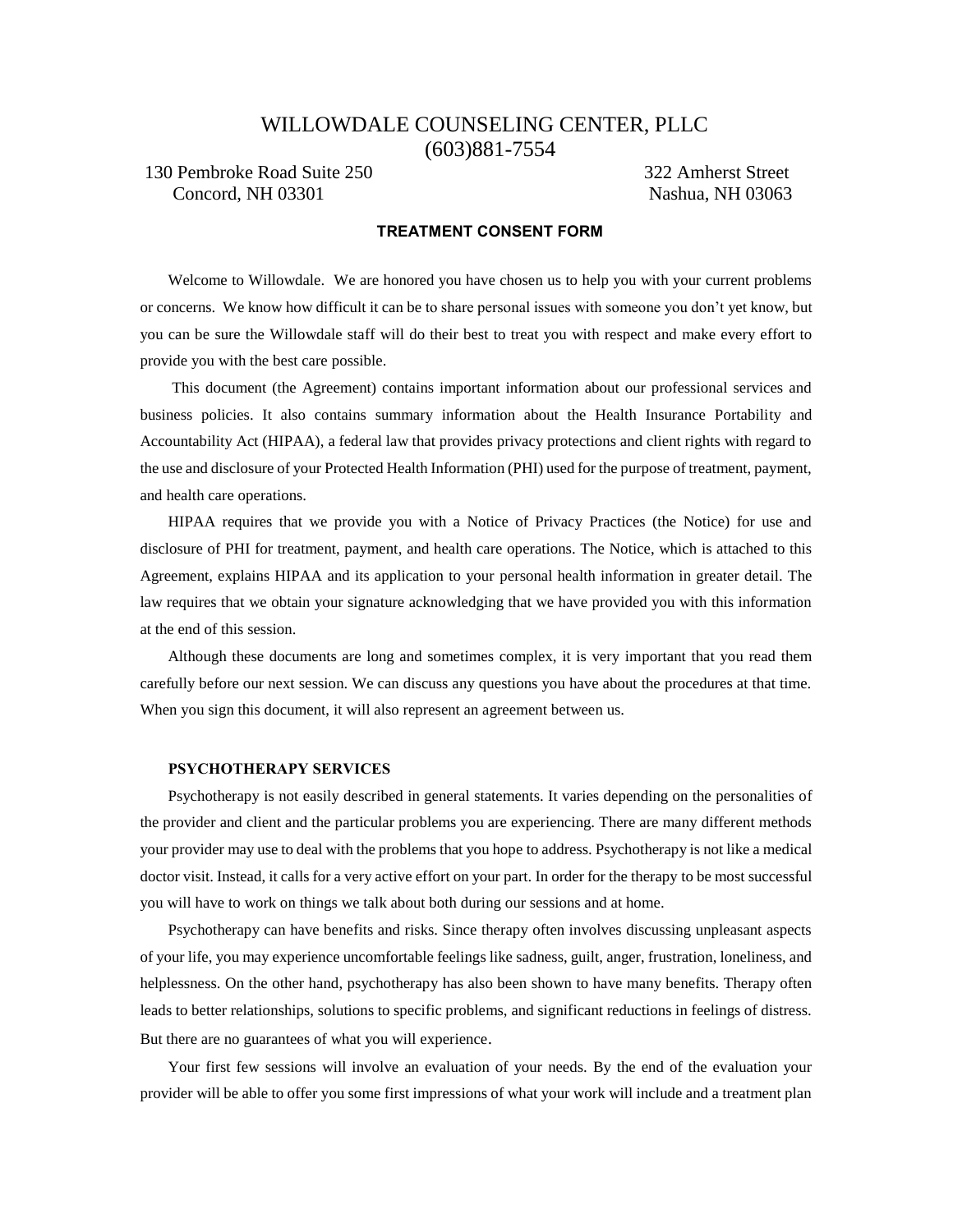to follow, if you decide to continue with therapy. You should evaluate this information along with your own opinions of whether you feel comfortable working with your provider. Therapy involves a large commitment of time, money, and energy; so you should be very careful about the provider you select. If you have questions about your provider's procedures, you should discuss them whenever they arise. If your doubts persist your provider will be happy to help you set up a meeting with another mental health professional for a second opinion.

#### **PSYCHOPHARMACOLOGY SERVICES**

Medication has been widely used in our society as a means to successfully treat illness and disease for many years now. However, the use of psychiatric medication for mental health treatment is a relatively new science that continues to expand as research in mental health and neuropsychiatry has grown. Because psychiatric medication is an ever-growing science, medication management by individuals specializing in psychiatric medication has become a much-needed resource for treating people who struggle with their mental health.

As with any form of treatment, medication use can have its risks. Every effort will be made by your provider to determine other health risks, medication interactions, biological factors and potential side effects when considering psychiatric medication. Follow up visits are normally scheduled more routinely when starting a new medication to ensure it is being tolerated, this may also include labs or other procedures or screenings. For some people, finding the right medication takes place rather quickly; for others finding the right medication or combination of medication can be tedious and difficult. That is because when medication is prescribed, the provider needs to take into consideration many different factors that pertain to your specific health problems and lifestyle.

Your initial appointment with one of our nurse practitioners will involve a complete mental health history, a physical health history, as well as your social, educational, developmental, and family history. The practitioner will also collaborate with your Primary care physician or specialists or provide referrals to specialists as it pertains to your mental health.

Our society largely leans on "taking a pill" to improve health, however for mental health needs, research has shown the most effective treatment is through therapy or with a combination of therapy and medication depending on the need. For some people, medication may only be needed for a period of time after they have reached a stable mood. For others, medication may be needed throughout life to keep their mood stable and allow for optimal functioning. This would be an individualized decision made between the client, the client's provider, and mental health team.

### **MEETINGS**

Our providers normally conduct an evaluation that will last from 2 to 4 sessions. During this time, you can both decide if your provider is the best person to provide the services you need to meet your treatment goals. If psychotherapy is begun your provider will usually schedule one 50-minute session (one appointment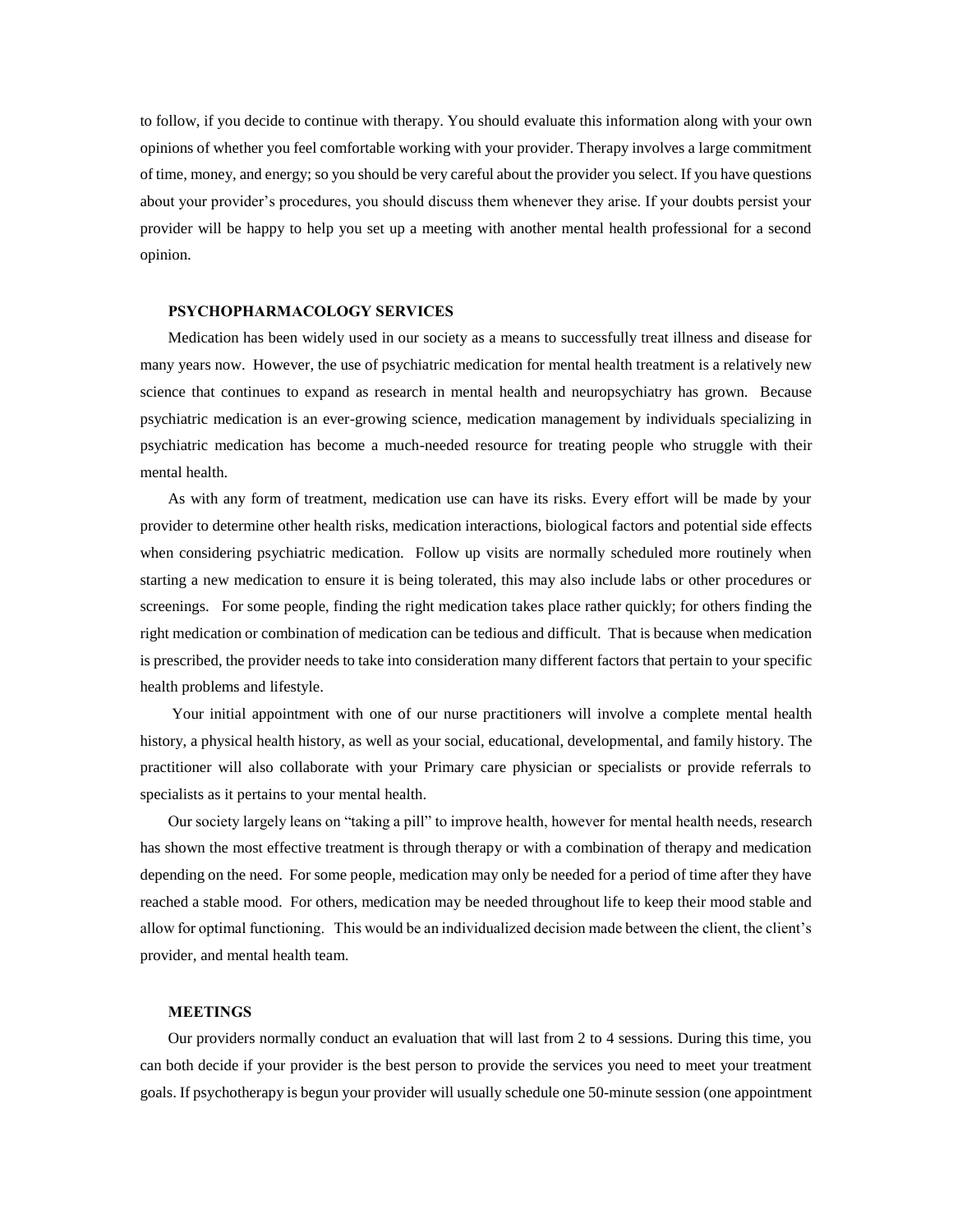hour of 50 minutes duration) per week at a time you both agree on, although some sessions may be longer or more frequent. **Once an appointment is scheduled, you will be expected to pay for it unless you provide 24 hours advance notice of cancellation (unless you and your provider both agree that you were unable to attend due to circumstances beyond your control). The charge for a missed session is \$75. This fee should be paid by the next appointment. It is important to note that insurance companies do not provide reimbursement for cancelled sessions.** Whenever it is possible your provider will try to find another time to reschedule the canceled appointment.

When a medication evaluation appointment is cancelled or the client does not come to the appointment, that individual may be given a 30-day prescription. If that individual cancels or does not come to the next appointment no further prescriptions will be provided until that individual comes to an appointment with their provider.

#### **TELEHEALTH**

Telehealth in our context means psychotherapy services or medication evaluation which happens remotely using some form of telecommunications technology, such as video conferencing or telephone. We will decide together which kind of Telehealth service to use. You may have to have certain computer or cell phone systems to use Telehealth services. You are solely responsible for any cost to you to obtain any necessary equipment, accessories, or software to take part in Telehealth. There are benefits and risks inherent in the use of technology for the delivery these types of services.

#### **Risks & Benefits**

One of the benefits of Telehealth is that the client and clinician can engage in services without being in the same physical location. This can be helpful in ensuring continuity of care if the client or clinician moves to a different location, takes an extended vacation, or is otherwise unable to continue to meet in person. It is also more convenient and takes less time. Telehealth, however, requires technical competence on both our parts to be helpful.

Although there are benefits of Telehealth, there are some differences between in-person psychotherapy or medication management and Telehealth, as well as some risks. For example:

- Risks to confidentiality. Because Telehealth sessions take place outside of the clinician's private office, there is potential for other people to overhear sessions if you are not in a private place during the session. On our end we will take reasonable steps to ensure your privacy. But it is important for you to make sure you find a private place for your session where you will not be interrupted. It is also important for you to protect the privacy of your session on your cell phone or other device. You should participate in therapy only while in a room or area where other people are not present and cannot overhear the conversation.
- Issues related to technology. There are many ways that technology issues might impact Telehealth. For example, technology may stop working during a session, other people might be able to get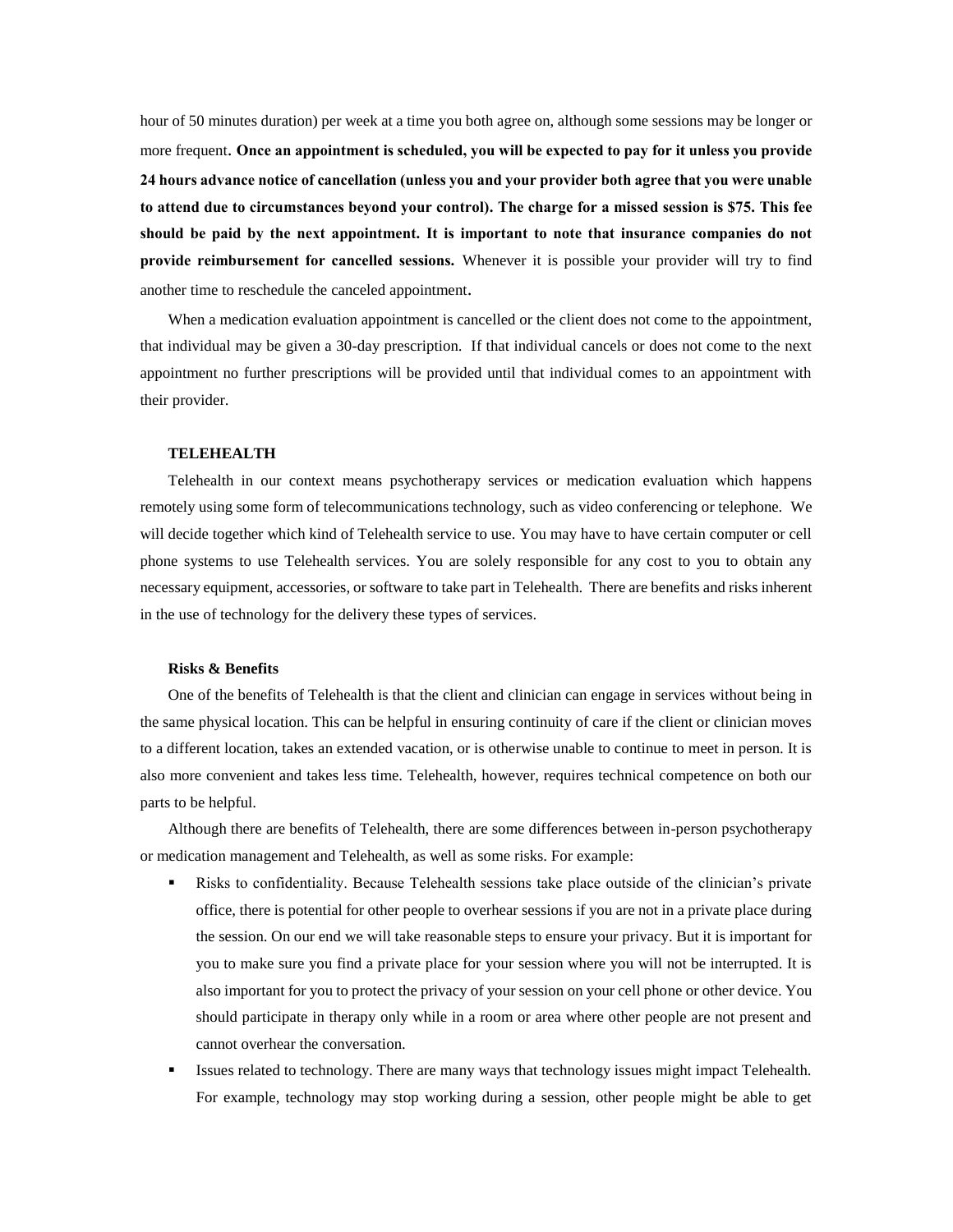access to our private conversation, or stored data could be accessed by unauthorized people or companies.

- Crisis management and intervention. Usually, we will not engage in Telehealth with clients who are currently in a crisis situation requiring high levels of support and intervention. While engaging in Telehealth, we will develop an emergency response plan to address potential crisis situations that may arise during the course of your Telehealth work.
- Efficacy. Most research shows that Telehealth is about as effective as in-person psychotherapy. However, some clinicians believe that something is lost by not being in the same room. For example, there is debate about a clinician's ability to fully understand non-verbal information when working remotely. For this reason, a video call may be preferred over a phone meeting.

#### **Emergencies and Technology**

Assessing and evaluating threats and other emergencies can be more difficult when conducting Telehealth than in traditional in-person therapy. To address some of these difficulties, we will create an emergency plan for this period while we are meeting via Telehealth. We will ask you to identify an emergency contact person who is near your location and who we will contact in the event of a crisis or emergency to assist in addressing the situation. We will ask that you sign a separate authorization form allowing your clinician to contact your emergency contact person as needed during such a crisis or emergency.

If the session is interrupted for any reason, such as the technological connection fails, and you are having an emergency, do not call back; instead, call 911, or go to your nearest emergency room. Call your clinician back after you have called or obtained emergency services.

If the session is interrupted and you are not having an emergency, disconnect from the session and your clinician will wait two (2) minutes and then re-contact you via the Telehealth platform on which we agreed to conduct therapy. If you do not receive a call back within two (2) minutes, then call your clinician on the main Willowdale phone number and leave a message in his/her voice mail box. If there is a technological failure and we are unable to resume the connection, you will only be charged the prorated amount of actual session time.

#### **Appropriateness of Telehealth**

Because of the current COVID-19 health crisis, Telehealth is one method that we are employing to see our clients. We are also beginning to return to in-person sessions. Your clinician will determine the clinical appropriateness or need to be seen in person. If you are experiencing any COVID-19 symptoms and/or are sick, we ask that you do not come to an in-person appointment and contact your clinician to see if a Telehealth appointment can be arranged. When this crisis is over, we plan to resume in person sessions as our primary mode of seeing clients. However, there may be a need from time to time to schedule Telehealth sessions. If you wish to continue your sessions via Telehealth you will need to discuss that with your clinician to determine if that is the most appropriate means of doing your work.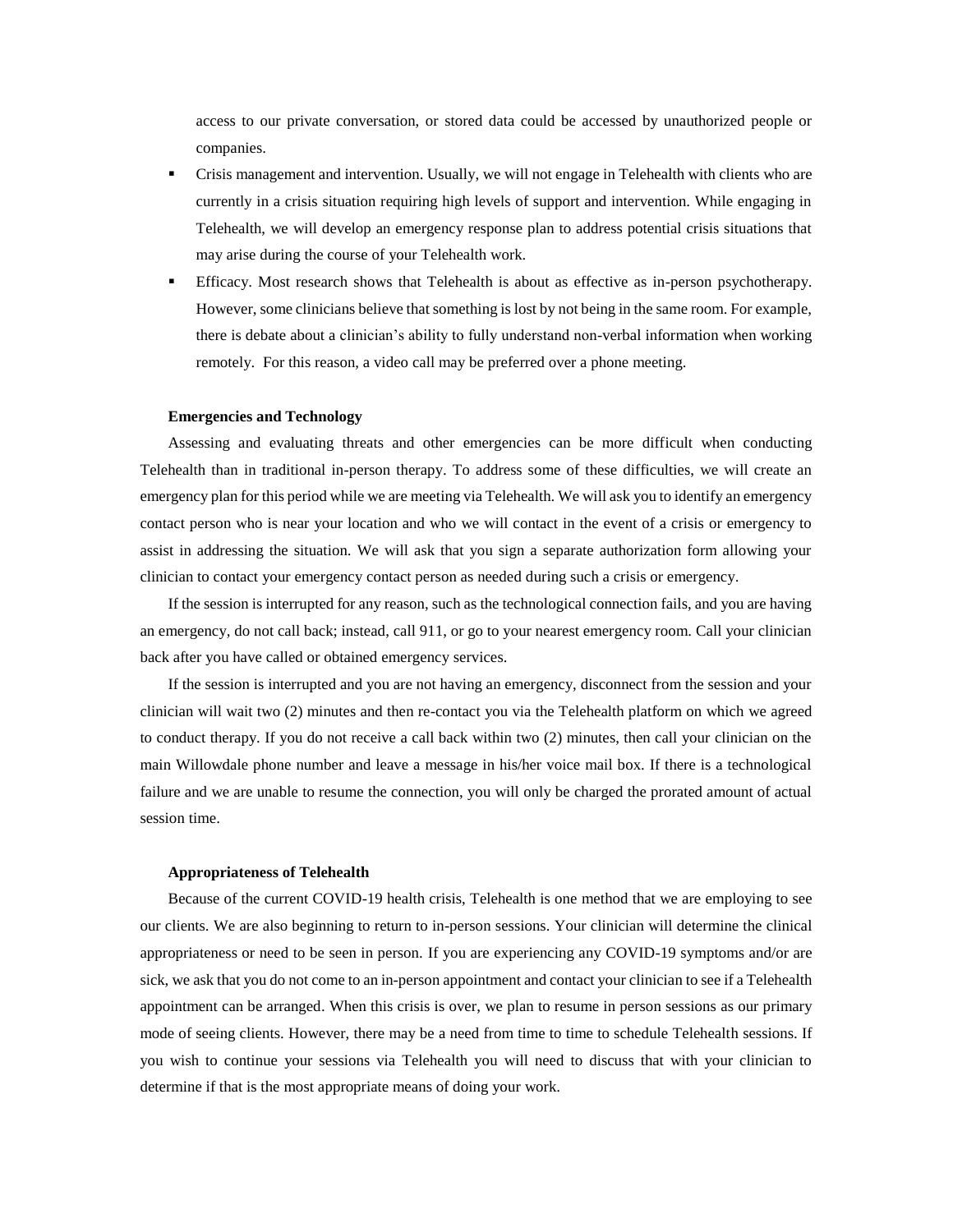#### **LICENSE AND CODE OF ETHICS**

Willowdale employs several mental health professionals each with different licenses and training backgrounds. Information about each is included here so that you will be informed about their specific qualifications. Timothy Bray and Jillian Shillaber are licensed Psychologists. Kalyn Hubbard is a Licensed Clinical Mental Health Counselor. Cynthia Ludwick is a Board Certified Psychiatric Nurse Practitioner. Tammy Kiniry and Brigette Elgie are Licensed Marriage Family Therapists. Karen Foulke is certified as an Adult Psychiatric-Mental Health Clinical Nurse Specialist who has prescriptive authority. Their licenses are displayed in their offices and copies of their Codes of Ethics are available at all times in the waiting room. They will provide information regarding their training, qualifications, and experience upon request.

#### **QUALIFICATIONS AND SCOPE OF PRACTICE**

Timothy Bray received his Doctoral Degree in Clinical Psychology in 1998 from Fuller Theological Seminary. His practice areas include individual psychotherapy for adolescent boys, adults and psychotherapy for couples. He also provides psychological evaluations (intelligence, achievement and personality testing.)

Jillian Shillaber received her Doctoral Degree in Counseling and School Psychology from the State University of New York at Buffalo SUNY in June 2007. Her practice areas include therapy for children, adolescents, college students, and adults.

Kalyn Hubbard received her Masters Degree in Counseling from Southern New Hampshire University in 2012. Her practice areas include individual psychotherapy for children and adolescents, family psychotherapy and psychotherapy for couples.

Cynthia Ludwick received her Masters of Science in Nursing from Rivier University in 2012. Her practice area is adult psychiatric pharmacology and adult psychotherapy.

Tammy Kiniry received her Masters of Arts in Marriage and Family Therapy from the University of Connecticut in 2003. Her practice areas include family therapy, parenting issues, and couples therapy.

Brigette Elgie received her Masters Degree in Counseling from Santa Clara University in 2003. Her practice areas include individual therapy for children and adults, family psychotherapy and psychotherapy for couples.

Karen Foulke received her Masters of Science in Nursing from Northeastern University in 1990. Her practice area is adult psychiatric pharmacology.

### **PROFESSIONAL FEES**

In general, the hourly fee for a therapy session is \$175, but that could vary depending on the type of service that is provided. Professional fees for medication management will vary depending on the service provided. If you have insurance coverage, then your individual responsibility for a session may only be a co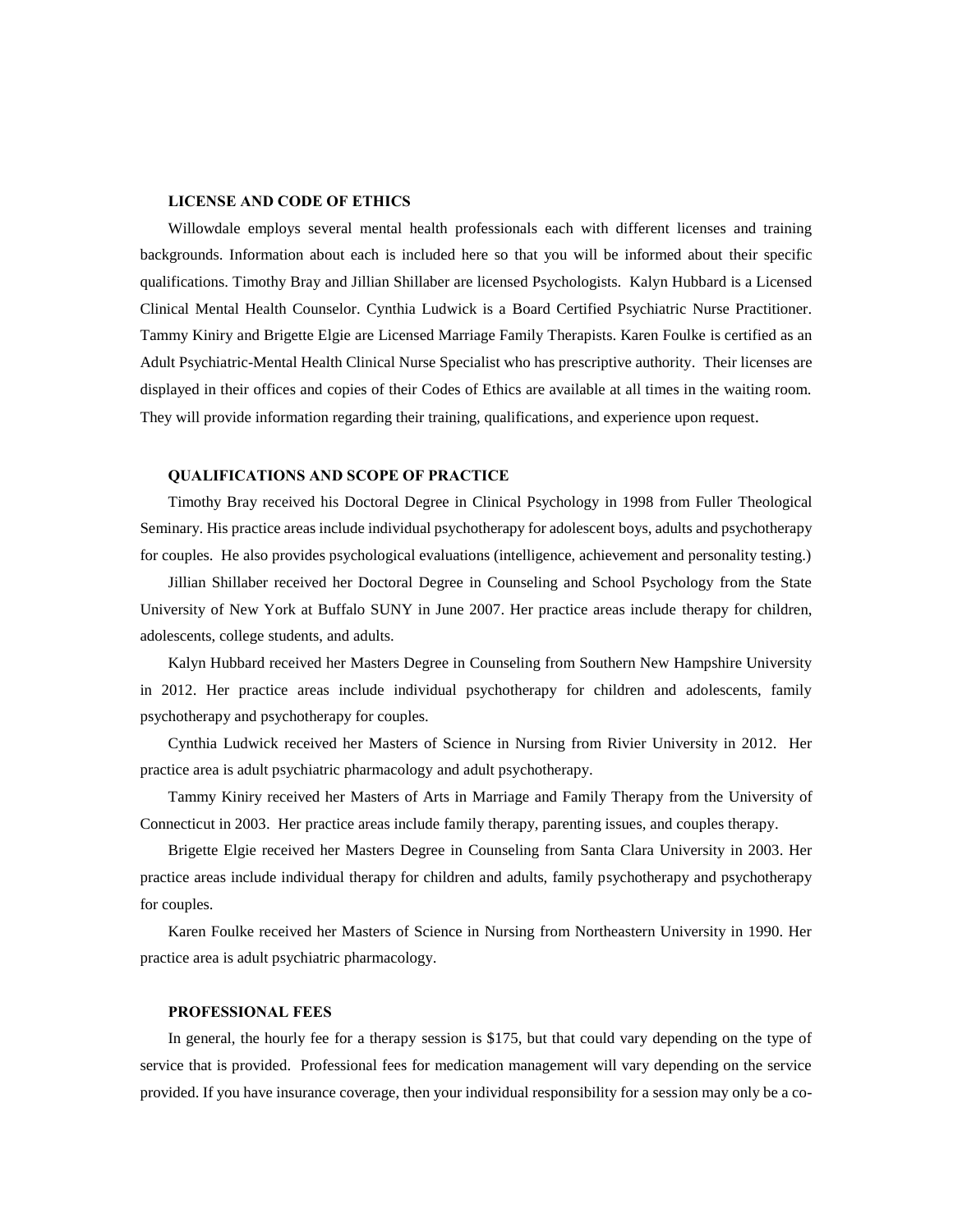pay, co-insurance or deductible. Please have your payment ready at the beginning of the session so that time will not be used for fee payment. In addition to weekly appointments, your provider will charge this amount for other professional services you may need, though he/she will break down the hourly cost if he/she works for periods of less than one hour. Other services may include but not be limited to report writing, telephone conversations lasting longer than 10 minutes, consulting with other professionals with your permission, preparation of records or treatment summaries, and the time spent performing any other service you may request. If you become involved in legal proceedings that require your provider's participation, you will be expected to pay for all of your provider's professional time, including preparation and transportation costs, even if your provider is called to testify by another party. (Because of the difficulty of legal involvement, Willowdale providers may charge \$250 per hour for preparation and attendance at any legal proceeding.)

The following outlines our policy for clients who have an outstanding balance of three or more months. For these clients, no future appointments will be scheduled and no new prescriptions will be provided (with the exception of the policy regarding missed medication appointments) until either the balance is paid off or a reasonable plan to bring the balance up to date is arranged (and followed). If the individual fails to follow that plan, no further appointments will be made until the balance is paid off.

The same fee rates will apply for Telehealth as apply for in-person psychotherapy. During this health crisis most if not all insurance or other managed care providers are covering Telehealth. Additionally, some are not charging co-pays. However, insurance or other managed care providers may not cover sessions that are conducted via telecommunication once this health crisis is over. If your insurance, HMO, third-party payor, or other managed care provider does not cover electronic psychotherapy sessions, you will be solely responsible for the entire fee of the session. Please contact your insurance company prior to your engaging in Telehealth sessions in order to determine whether these sessions will be covered.

#### **CONTACTING YOUR PROVIDER**

Willowdale providers are not usually immediately available by telephone. While providers are typically in the office between 11 AM and 9 PM, they will understandably not answer the phone when in session with a client. When your provider is unavailable, the Willowdale telephone is answered by voicemail that is monitored frequently. Your provider will make every effort to return your call on the same day you make it, with the exception of weekends and holidays. If you will be difficult to reach, then please inform your provider of times when you will be available to accept a call.

Willowdale staff will only use email communication with your permission and only for administrative purposes unless we have made another agreement. This means that email exchanges with the office should be limited to administrative matters. This includes things like setting and changing appointments, billing matters, and other related issues. You should be aware that we cannot guarantee the confidentiality of any information communicated by email. Therefore, we will not discuss any clinical information by email and prefer that you do not either. Also, we do not regularly check our emails, nor do we respond immediately, so these methods should not be used if there is an emergency. Willowdale contracts with Valant for our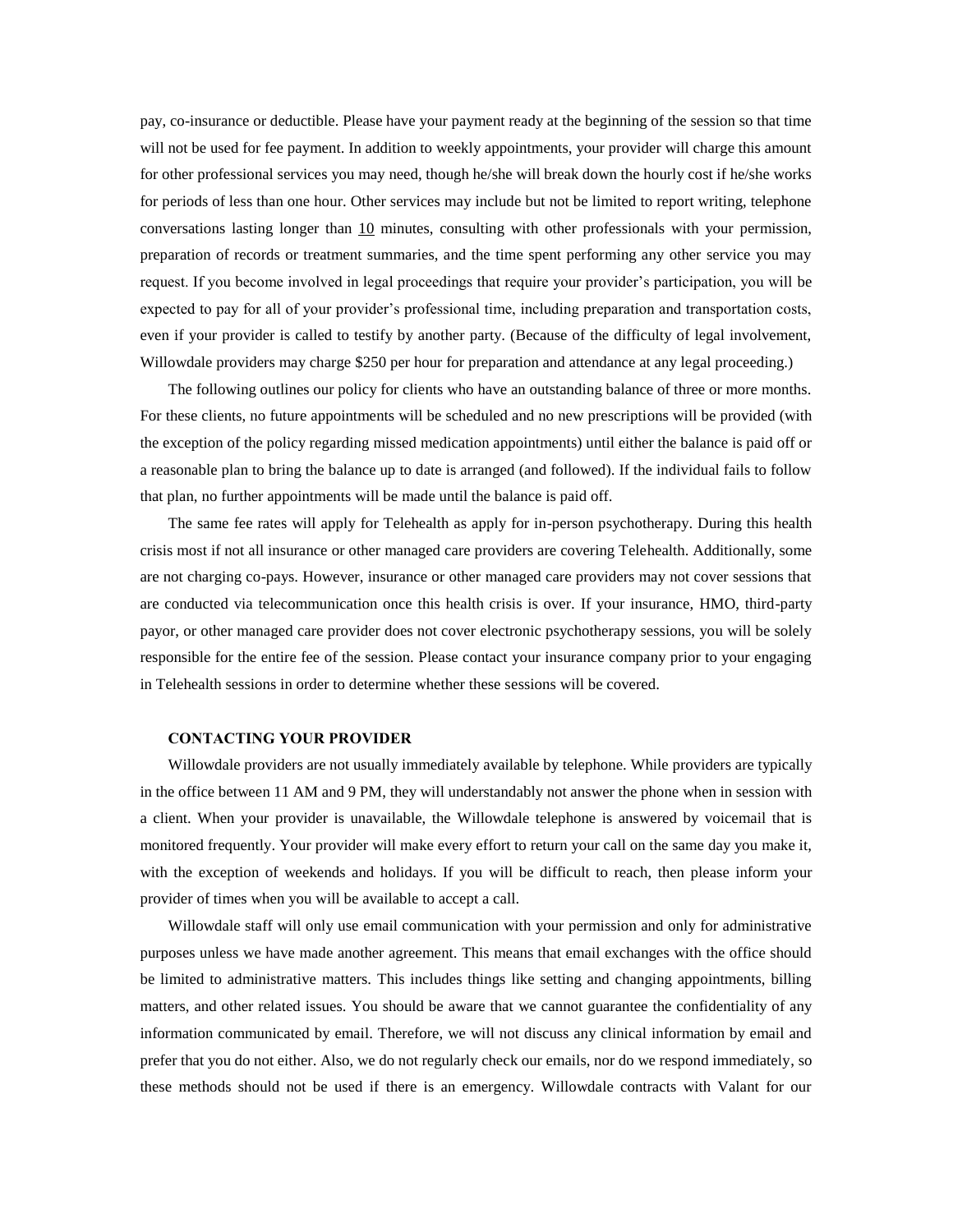Electronic Health Records (EHR). Built into that system is a secure way to communicate via the Portal. We recommend that you choose that method of communicating with your clinician because it is HIPAA compliant. We have been advised by our Attorney not to communicate via text message due to concerns about lack of privacy and security of the message. Therefore, we do not communicate through that means and we ask you not to do that either.

Treatment is most effective when clinical discussions occur at your regularly scheduled sessions. But if an urgent issue arises, Willowdale has an On-Call Clinician who is available who you may contact at (603)484-3134. You may also call your family physician or the nearest emergency room. If your clinician will be unavailable for an extended time, he or she will inform you of that and you may contact the On-Call Clinician in the event of an urgent matter.

### **LIMITS ON CONFIDENTIALITY**

The law protects the privacy of all communications between a client and a mental health provider. In most situations your provider can only release information about your treatment to others if you sign a written Authorization form that meets certain legal requirements imposed by HIPAA. There are other situations that require only that you provide written, advance consent. Your signature on this Agreement provides consent for those activities, which may include but are not limited to information, as follows:

 Your provider may occasionally find it helpful to consult other health and mental health professionals about a case. During such a consultation your provider will make every effort to avoid revealing the identity of the client. The other professionals are also legally bound to keep the information confidential. If you don't object, your provider will not tell you about these consultations unless he/she feels that it is important to your work together. Your provider will note all consultations in your Clinical Record (which is called "PHI" in the Notice of Provider's Policies and Practices to Protect the Privacy of Your Health Information).

 You should be aware that Willowdale employs several mental health professionals and administrative staff. In most cases your provider will need to share protected information with these individuals for both clinical and administrative purposes such as scheduling, billing and quality assurance. All of the mental health professionals are bound by the same rules of confidentiality. All staff members have been given training about protecting your privacy and have agreed not to release any information outside of the practice without the permission of a professional staff member.

 Willowdale also has a contract with a computer consultant. As required by HIPAA, Willowdale has a formal business associate contract with this business, in which they promise to maintain the confidentiality of this data except as specifically allowed in the contract or otherwise required by law. If you wish, your provider can provide you with the names of this consultant and/or a blank copy of this contract.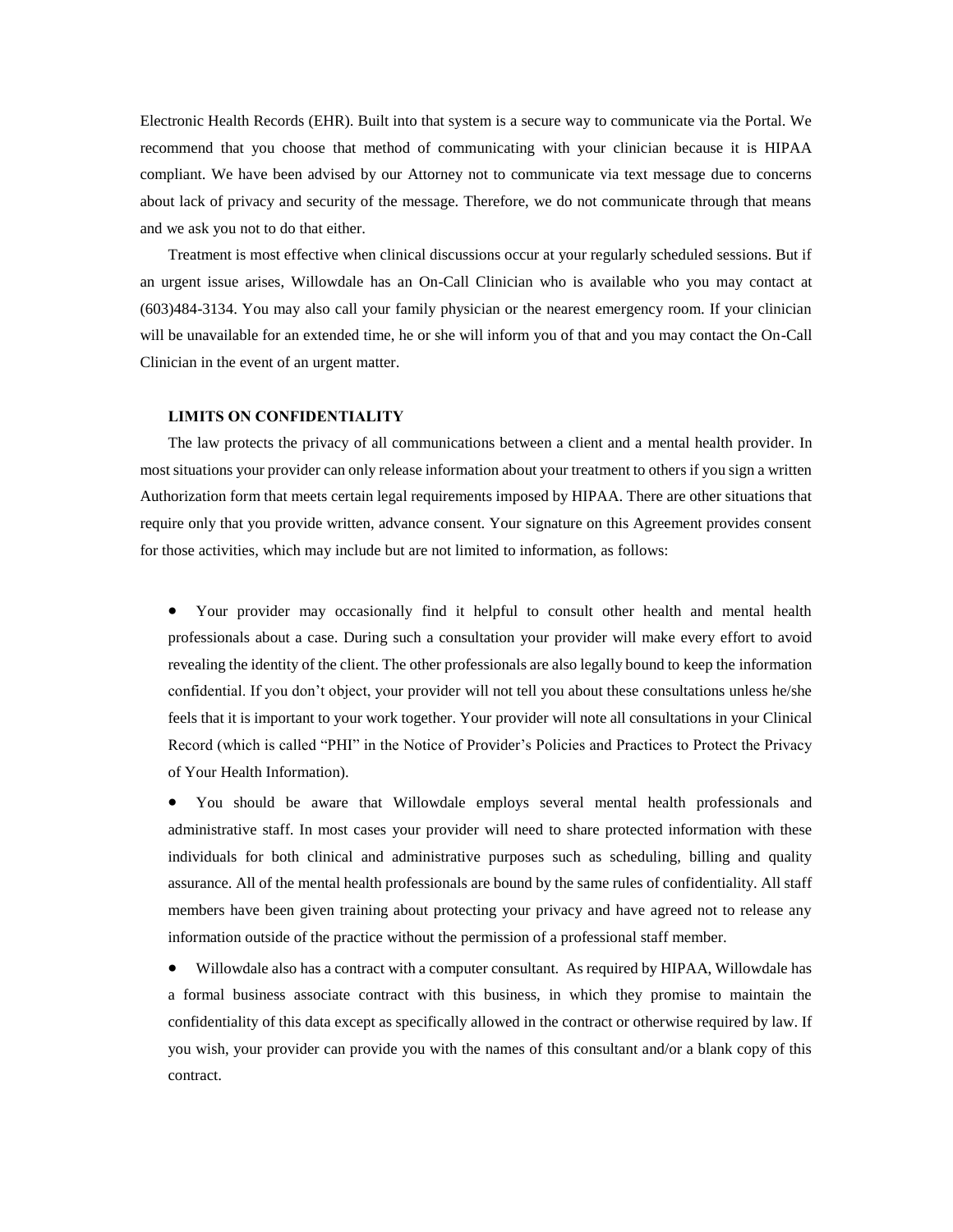Disclosures required by health insurers or to collect overdue fees are discussed elsewhere in this Agreement.

 If a client threatens to harm himself/herself your provider may be obligated to seek hospitalization for him/her or to contact family members or others who can help provide protection. This could include the police or a local ambulance or rescue unit.

 You should also be aware that phone conversations over cell phones are not secure and therefore may not be confidential. This is also true for communications via email.

There are some situations where your provider is permitted or required to disclose information without either your consent or Authorization:

 If you are involved in a court proceeding and a request is made for information concerning the professional services that your provider has provided you and/or the records thereof, such information is protected by the provider-client privilege law. Willowdale cannot provide any information without your written authorization unless given a court order. If you are involved in or contemplating litigation you should consult with your attorney to determine whether a court would be likely to order Willowdale to disclose information.

 If you are seeing someone at Willowdale due to a court order requiring you to seek treatment, it is our policy that we not proceed with treatment until we have received a copy of the court order and have had an opportunity to review it. Because you have been ordered by the court to obtain treatment, there are additional limits on confidentiality. For example, we may be obligated to file a report with the court that ordered you to seek treatment or with someone else.

 If a government agency is requesting the information, for health oversight activities, Willowdale may be required to provide it.

 If a client files a complaint or lawsuit against a Willowdale employee, he/she may disclose relevant information regarding that client, in order to defend him/her self.

There are some situations in which your provider is legally obligated to take actions, in order to attempt to protect others from harm; your provider may have to reveal some information about a client's treatment. These situations are unusual in this practice.

 If a Willowdale employee has reason to suspect that a child has been abused or neglected, the law requires that he/she file a report with the Division of Children, Youth and Families. Once such a report is filed, he/she may be required to provide additional information

If a Willowdale employee suspects or has a good faith reason to believe that any incapacitated adult has been subjected to abuse, neglect, self-neglect, or exploitation, or is living in hazardous conditions, the law requires that a report is filed with the appropriate governmental agency, usually the Bureau of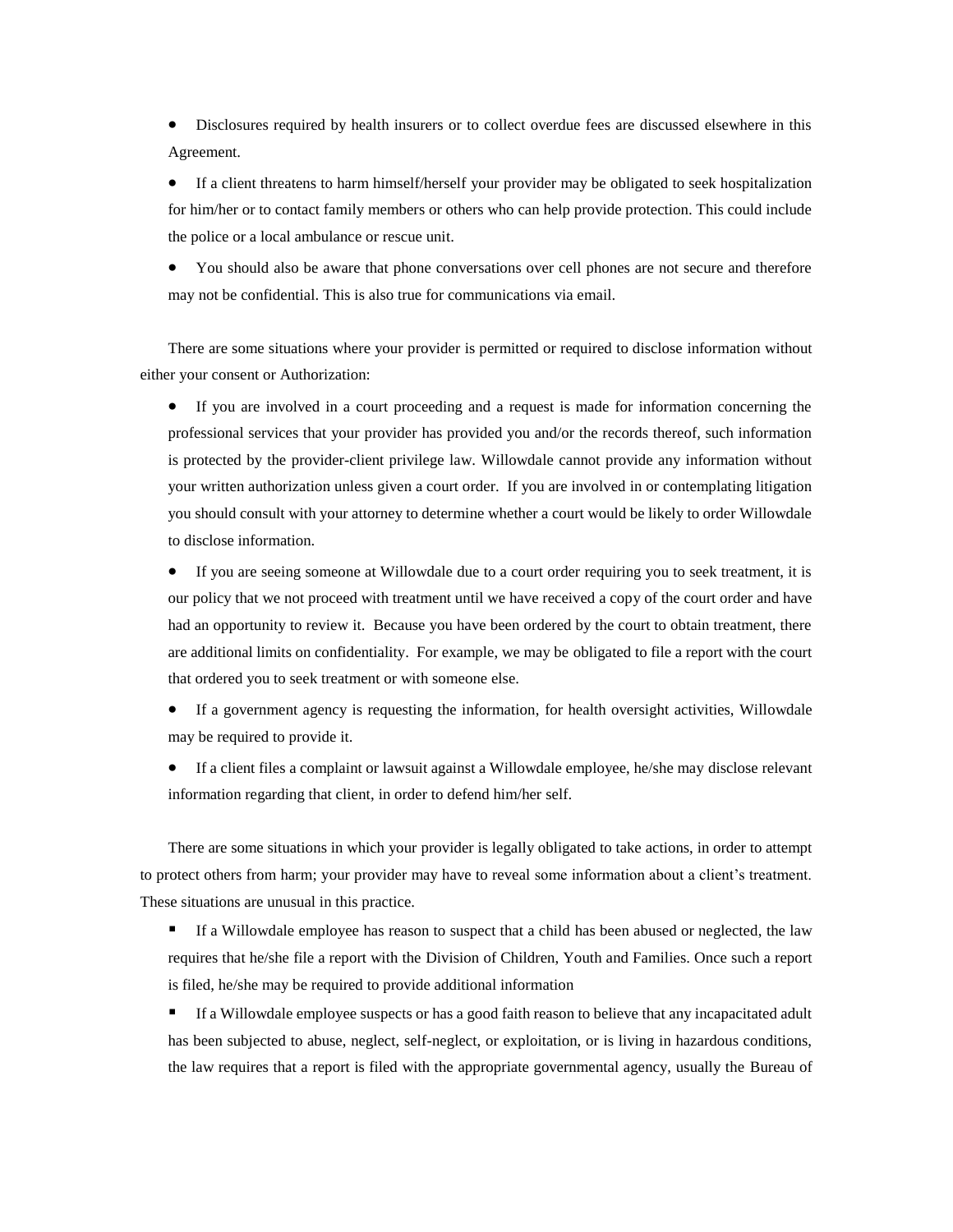Elderly and Adult Services. Once such a report is filed, Willowdale may be required to provide additional information

 If a client communicates a serious threat of physical violence against a clearly identified or reasonably identifiable victim or victims, or a serious threat of substantial damage to real property, Willowdale may be required to take protective actions. These actions may include notifying the potential victim, contacting the police, or seeking involuntary hospitalization for the client.

If any such situation arises, the Willowdale employee will make every effort to fully discuss it with you before taking any action and will limit any disclosure to what is necessary.

The staff of Willowdale have a legal and ethical responsibility to make their best efforts to protect all communications that are a part of our Telehealth services. However, the nature of electronic communications technologies is such that we cannot guarantee that our communications will be kept confidential or that other people may not gain access to our communications. We will do our best to use updated encryption methods, firewalls, and back-up systems to help keep your information private, but there is a risk that our electronic communications may be compromised, unsecured, or accessed by others. You should also take reasonable steps to ensure the security of our communications (for example, only using secure networks for Telehealth sessions and having passwords to protect the device you use for Telehealth).

While this written summary of exceptions to confidentiality should prove helpful in informing you about potential problems, it is important that you discuss with your provider any questions or concerns that you may have now or in the future. The laws governing confidentiality can be quite complex, and no Willowdale employee is an attorney. In situations where specific advice is required formal legal advice may be needed.

#### **PROFESSIONAL RECORDS**

You should be aware that, pursuant to HIPAA, Willowdale keeps Protected Health Information about you in two sets of professional records. One set constitutes your Clinical Record. It includes information about your reasons for seeking therapy, a description of the ways in which your problem impacts on your life, your diagnosis, the goals that we set for treatment, your progress towards those goals, your medical and social history, your treatment history, any past treatment records received from other providers, reports of any professional consultations, your billing records, and any reports that have been sent to anyone, including reports to your insurance carrier. In addition, your provider may also keep a set of Psychotherapy Notes. These Notes are for your provider's own use and are designed to assist him/her in providing you with the best treatment. While the contents of Psychotherapy Notes vary from client to client, they can include the contents of our conversations, an analysis of those conversations, and how they impact on your therapy. They also contain particularly sensitive information that you may reveal to your provider that is not required to be included in your Clinical Record.

These Psychotherapy Notes are kept separate from your Clinical Record. While insurance companies can request and receive a copy of your Clinical Record, they cannot receive a copy of your Psychotherapy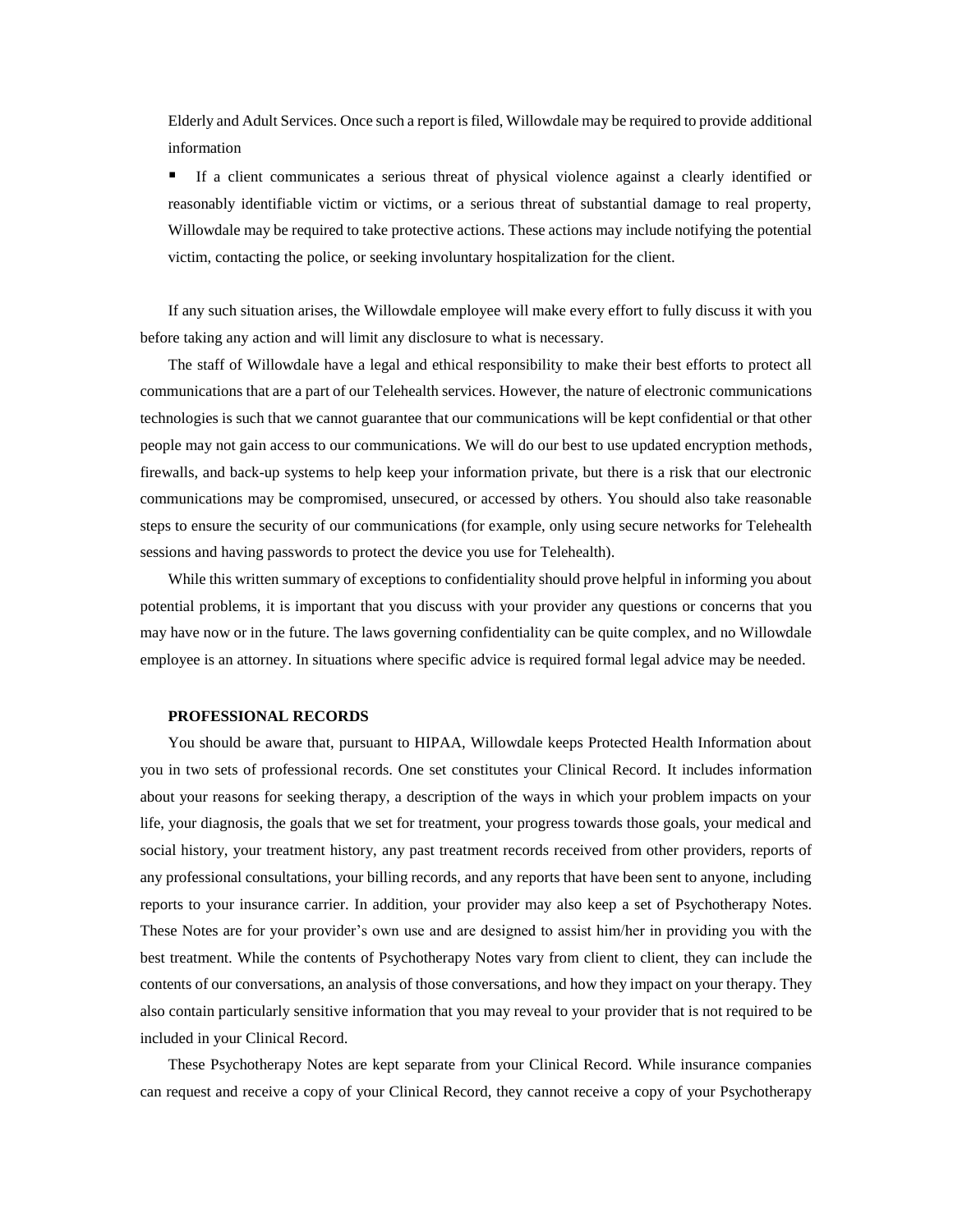Notes without your signed, written Authorization. Insurance companies cannot require your Authorization as a condition of coverage nor penalize you in any way for your refusal. You may examine and/or receive a copy of both sets of records if you request it in writing.

Because these are professional records, they can be misinterpreted and/or upsetting to untrained readers. For this reason, Willowdale recommends that you initially review them in your provider's presence, or have them forwarded to another mental health professional so you can discuss the contents. (Your provider may sometimes be willing to conduct this review meeting without charge.)

In most circumstances, your provider is allowed to charge a copying fee of \$15.00 for the first 30 pages or .50 cents per page, whichever is greater (and for certain other expenses); provided, that copies of filmed records such as radiograms, x-rays, and sonograms shall be copied at a reasonable cost. The exceptions to this policy are contained in the attached Notice Form.

Telehealth sessions shall not be recorded in any way unless agreed to in writing by mutual consent. Your clinician will maintain a record of your session in the same way she/he maintains records of in-person sessions in accordance with Willowdale's policies.

#### **CLIENT RIGHTS**

Pursuant to the New Hampshire Mental Health Bill of Rights, clients have certain rights. A copy of the Mental Health Bill of Rights is included with this form and is posted in the waiting room. Please review the bill of rights carefully and discuss any questions that you may have with your provider. In addition, HIPAA provides you with several new or expanded rights with regard to your Clinical Records and disclosures of protected health information. These rights include requesting that your provider amend your record; requesting restrictions on what information from your Clinical Records is disclosed to others; requesting an accounting of most disclosures of protected health information that you have neither consented to nor authorized; determining the location to which protected information disclosures are sent; having any complaints you make about Willowdale's policies and procedures recorded in your records; and the right to a paper copy of this Agreement, the attached Notice form, and Willowdale's privacy policies and procedures. Your provider will be happy to discuss any of these rights with you.

### **CONCERNS OR COMPLAINTS**

If you have any complaints about the treatment you have received or about billing you should not hesitate to raise them with your provider or you may speak directly with Willowdale's director, Timothy Bray, PH.D. You may also contact the New Hampshire Board of Mental Health Practice, 49 Donovan Street, Concord, NH 03301, 603-271-6762. If you have any concerns or complaints about issues related to the privacy or security of your records you should not hesitate to raise them with us as well. In addition, the HIPAA notice form provides other avenues to pursue your concerns with respect to privacy issues.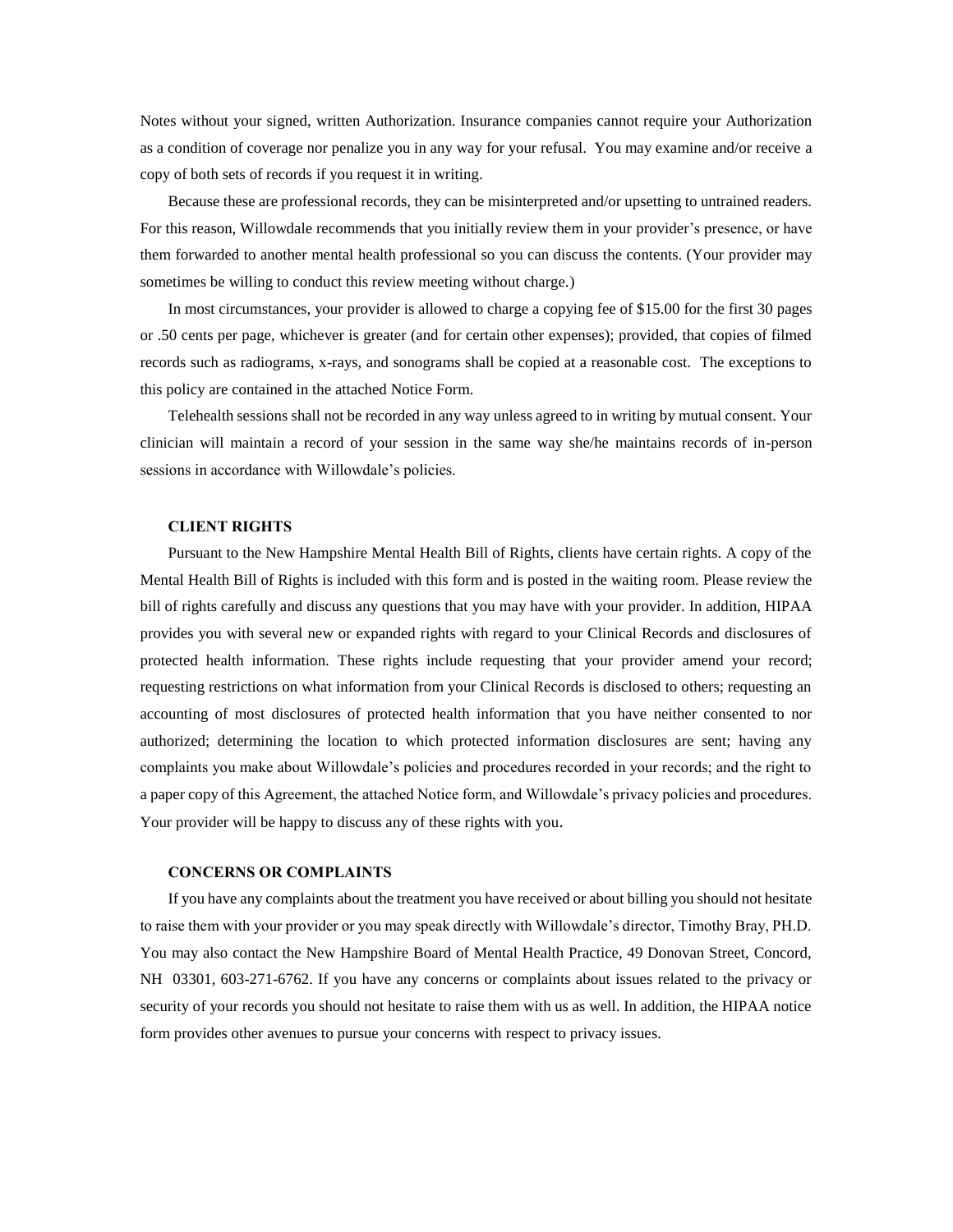#### **MINORS & PARENTS**

Generally, the treatment of a minor child, someone who is under the age of 18 and who has not been emancipated, must be authorized by a parent or someone else with legal authority. Parental control over a minor's treatment includes the authority to access or release the child's otherwise confidential treatment records.

Even parents without residential responsibility for a child retain decision-making authority over the child's treatment and treatment records unless a court has ordered otherwise. When parents with decision making authority cannot agree on access to or release of their child's confidential treatment information, a court will decide following a hearing. We believe it is best to identify and resolve potential parental disagreements before treatment begins. Therefore, it is our policy to treat minors only with the consent of both parents; to the extent both are available. If both are available but cannot reach agreement about treatment and access to records, it is the responsibility of the parents to resolve their differences through a court hearing prior to instituting treatment.

If one parent is unavailable and we determine that it is appropriate to proceed with the consent of only one parent, the absent parent will have a right to the child's treatment records upon request while the child is a minor unless there is a court order to the contrary. If continuation of treatment becomes an issue, it is the responsibility of the parents to resolve the disagreement in court.

Upon turning 18, the child gains control over treatment, information and records.

#### **FOR MATURE MINORS**

If you are a minor, under the age of 18, we cannot treat you without parental consent. Parental control over your treatment includes their right to access and release your medical records. In very limited circumstances, a minor may prevent parental access to treatment records through a court hearing. In the event you object to either parent having access to your treatment records, we encourage you to raise this issue with your other parent or with a Guardian ad Litem, if one has been appointed.

Because privacy in mental health treatment is often crucial to successful progress, particularly with teenagers, it is sometimes Willowdale's policy to request an agreement from parents that they consent to give up their access to their child's records. If they agree, during treatment, your provider will provide them only with general information about the progress of the child's treatment, and his/her attendance at scheduled sessions. Your provider will also provide parents with a summary of their child's treatment when it is complete. Any other communication will require the child's authorization, unless your provider feels that the child is in danger or is a danger to someone else, in which case, the provider will notify the parents of that concern. Before giving parents any information, the provider will discuss the matter with the child, if possible, and do his/her best to handle any objections that he/she may have.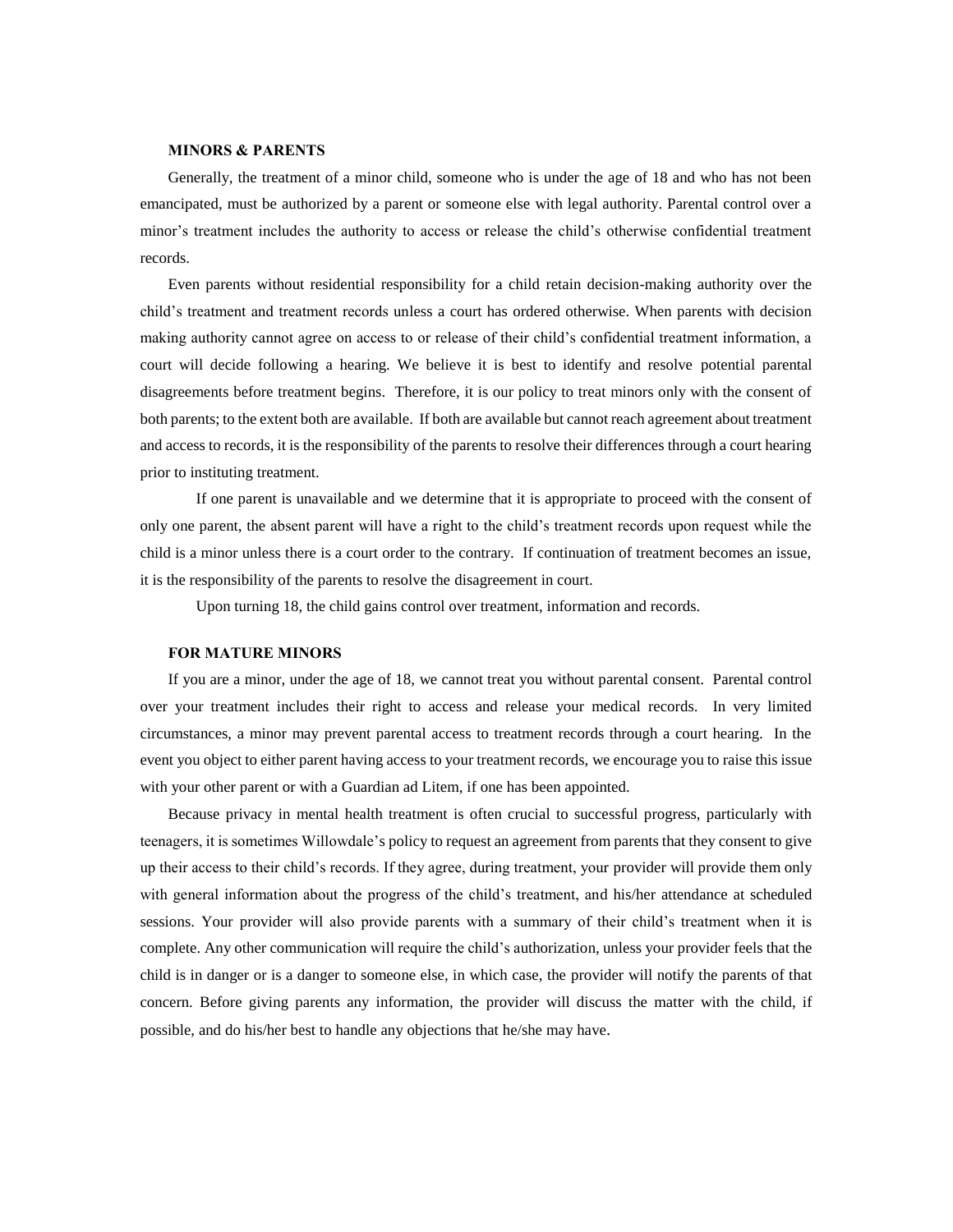### **COUPLES**

Treatment records of couple's sessions contain information about each person. Both clients should be aware that either person has a right to obtain treatment records unless both clients agree that treatment records will only be released by joint consent.

### **BILLING AND PAYMENTS**

You will be expected to pay for each session at the time it is held, unless we agree otherwise or unless you have insurance coverage that requires another arrangement. Payment schedules for other professional services will be agreed to when they are requested. (In circumstances of unusual financial hardship, your provider may be willing to negotiate a fee adjustment or payment installment plan.)

If your account has not been paid on for more than 60 days, and arrangements for payment have not been agreed upon, Willowdale has the option of using legal means to secure the payment. This may involve hiring a collection agency or going through small claims court which will require Willowdale to disclose otherwise confidential information. In most collection situations, the only information Willowdale will release regarding a client's treatment is his/her name, the nature of services provided, and the amount due. (If such legal action is necessary then its costs will be included in the claim.)

#### **INSURANCE REIMBURSEMENT**

In order for you and your provider to set realistic treatment goals and priorities, it is important to evaluate what resources you have available to pay for your treatment. If you have a health insurance policy it will usually provide some coverage for mental health treatment. Your provider will fill out forms and provide you with whatever assistance he/she can in helping you receive the benefits to which you are entitled; however, you (not your insurance company) are responsible for full payment of Willowdale's fees. It is very important that you find out exactly what mental health services your insurance policy covers.

You should carefully read the section in your insurance coverage booklet that describes mental health services. If you have questions about the coverage, call your plan administrator. Of course, your provider will provide you with whatever information he/she can based on his/her experience and will be happy to help you in understanding the information you receive from your insurance company. If it is necessary to clear confusion, the Willowdale administrative staff will be willing to call the company on your behalf.

Due to the rising costs of health care, insurance benefits have increasingly become more complex. It is sometimes difficult to determine exactly how much mental health coverage is available. "Managed Health Care" plans such as HMOs and PPOs sometimes require authorization before they provide reimbursement for mental health services. These plans are often limited to short-term treatment approaches designed to work out specific problems that interfere with a person's usual level of functioning. It may be necessary to seek approval for more therapy after a certain number of sessions. While much can be accomplished in short-term therapy, some clients feel that they need more services after insurance benefits end. (Some managed-care plans will not allow your provider to provide services to you once your benefits end. If this is the case, your provider will do his/her best to find another provider who will help you continue your psychotherapy.)\*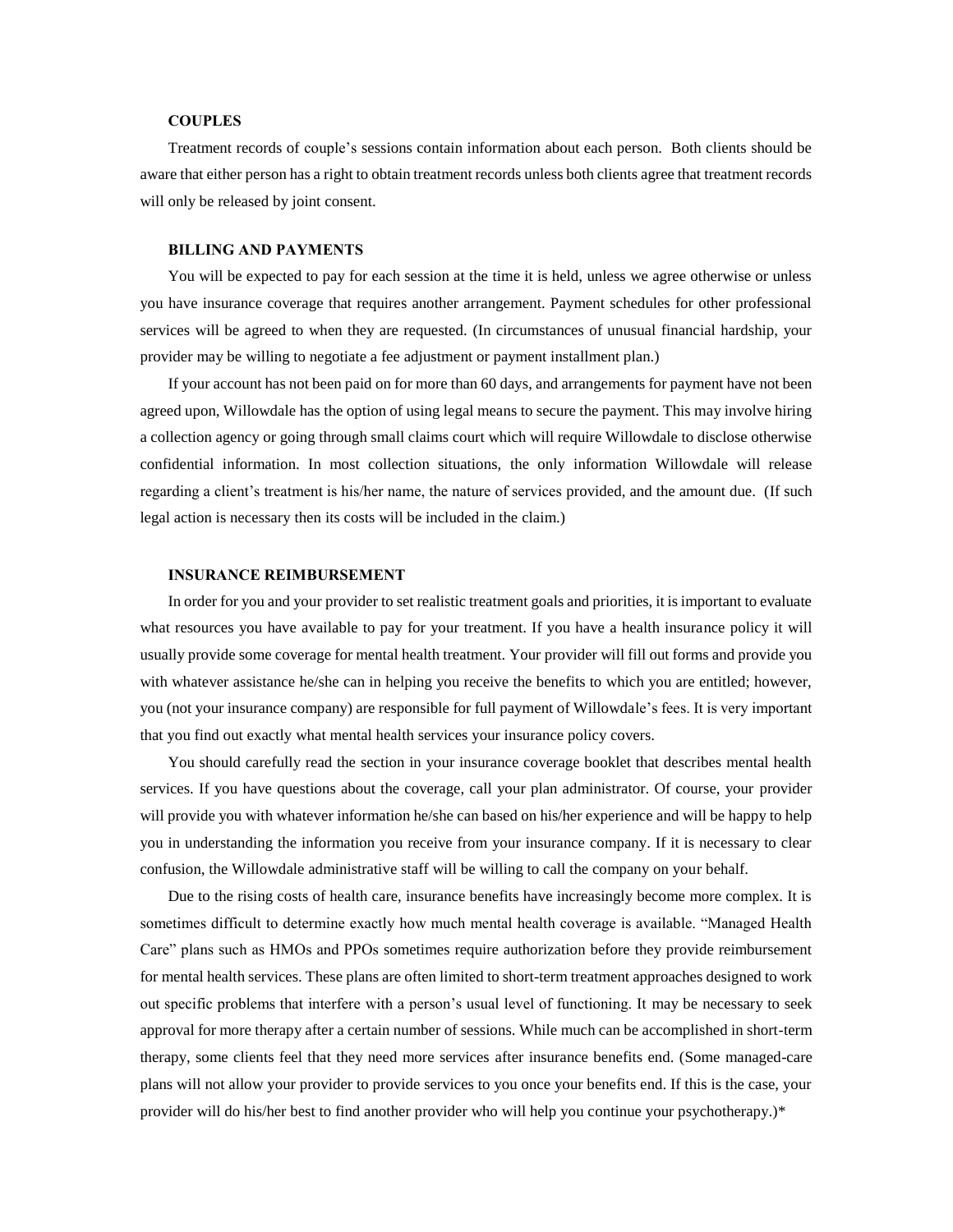You should also be aware that your contract with your health insurance company requires that Willowdale provides it with information relevant to the services that you have received. Willowdale is required to provide a clinical diagnosis. Sometimes Willowdale is required to provide additional clinical information such as treatment plans or summaries, or copies of your entire Clinical Record. In such situations, Willowdale will make every effort to release only the minimum information about you that is necessary for the purpose requested. This information will become part of the insurance company files and will probably be stored in a computer. Though all insurance companies claim to keep such information confidential, Willowdale has no control over what they do with it once it is in their hands. In some cases, they may share the information with a national medical information databank. Willowdale will provide you with a copy of any report that has been submitted, if you request it. By signing this Agreement, you agree that Willowdale can provide requested information to your carrier.

Once we have all of the information about your insurance coverage, we will discuss what we can expect to accomplish with the benefits that are available and what will happen if they run out before you feel ready to end your sessions. It is important to remember that you always have the right to pay for Willowdale's services yourself to avoid the problems described above (unless prohibited by contract)\*.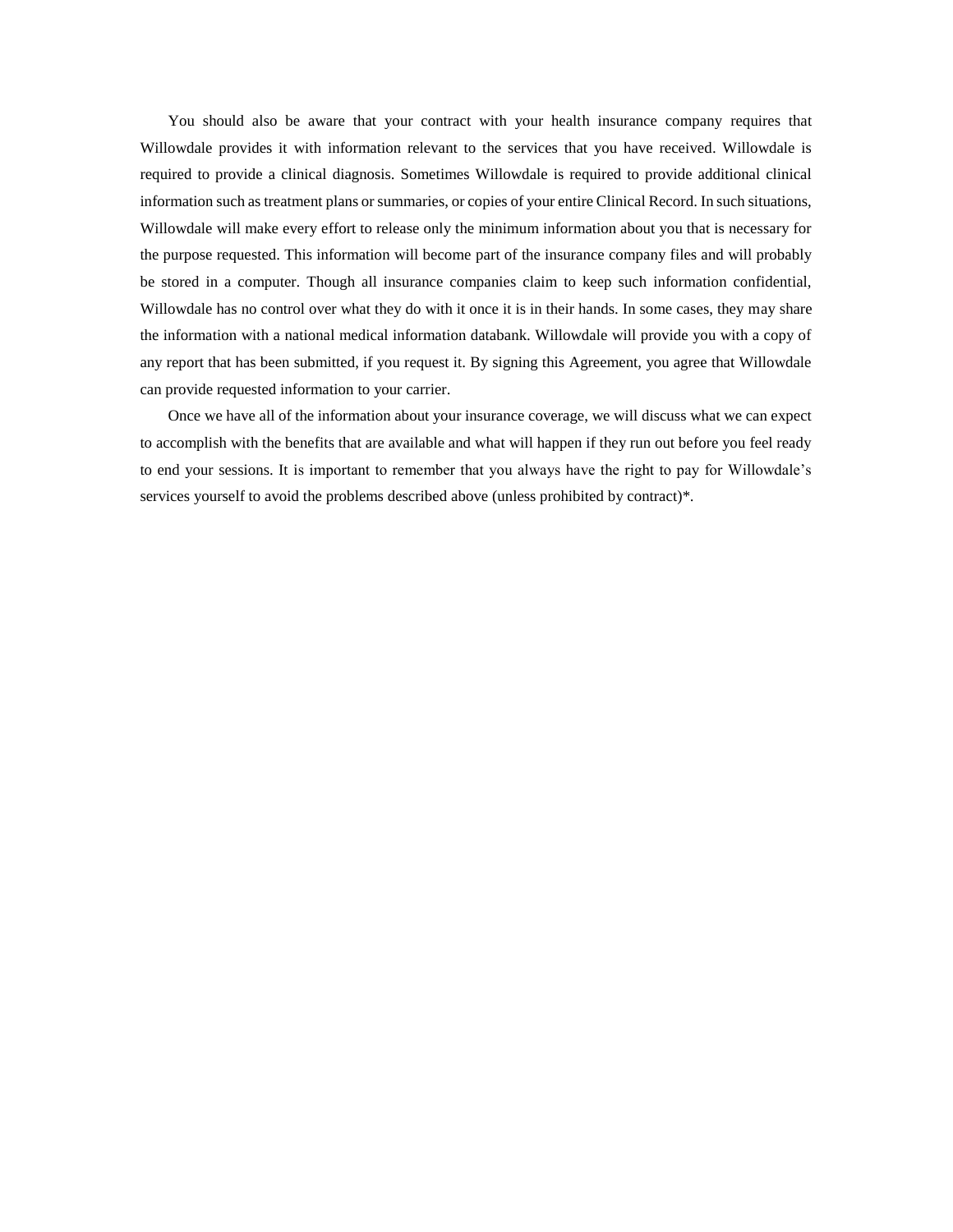# N.H. Mental Health Bill of Rights

Revised Objection Response – 12/19/03

Readopt with amendment Mhp 502.02 effective 1/10/02 (Doc. #7625) to read as follows: Mhp. 502.02

(a) The Board shall provide each licensee with a client bill of rights to read as follows:

"This Mental Health Bill of Rights is provided by law to persons receiving mental health services in the State of New Hampshire. Its purpose is to protect the rights and enhance the well being of clients, by informing them of key aspects of the clinical relationship. As a client of a New Hampshire Mental Health Practitioner, you have, without asking, the right:

(1) To be treated in a professional, respectful, competent and ethical manner consistent with all applicable state laws and the following professional ethical standards:

a- for psychologists, the American Psychological Association;

b- for independent clinical social workers, the National Association of Social Workers;

c- for pastoral providers; the American Association of Pastoral Counselors;

d- for clinical mental health counselors, the American Mental Health Counselor Association; and

e- for marriage and family providers, the American Association for Marriage and Family Providers.

(2) To receive full information about your treatment provider's knowledge, skills, experience and credentials.

(3) To have the information you disclose to your mental health provider kept confidential within the limits of state and federal law.

Communications between mental health providers and clients are typically confidential, unless the law requires their disclosure. Mental health providers will inform you of the legal exceptions to confidentiality, and should such an exception arise, will share only such information as required by law. Examples of such exceptions include but are not limited to:

a- abuse of a child;

b- abuse of an incapacitated adult;

c- Health Information Portability and Accountability Act (HIPAA) regulation compliance;

d- certain rights you may have waived when contracting for third party financial coverage;

e- orders of the court; and

f- significant threats to self, others, or property.

(4) To a safe setting and to know that the services provided are effective and of a quality consistent with the standard of care within each profession and to know that sexual relations between a mental health provider and a client or former client are a violation of the law (RSA 330-  $A:36$ ).

(5) To obtain information, as allowed by law, pertaining to the mental health provider's assessment, assessment procedures and mental health diagnoses (RSA 330-A:2 VI).

(6) To participate meaningfully in the planning, implementation and termination or referral of your treatment.

(7) To documented informed consent: to be informed of the risks and benefits of the proposed treatment, the risks and benefits of alternative treatments and the risks and benefits of no treatment. When obtaining informed consent for treatment for which safety and effectiveness have not been established, providers will inform their clients of this and of the voluntary nature of their participation. In addition, clients have the right to be informed of their rights and responsibilities, and of the mental health provider's practice policies regarding confidentiality, office hours, fees, missed appointments, billing policies, electronic communications, managed care issues, record management, and other relevant matters except as otherwise provided by law.

(8) To obtain information regarding the provision(s) for emergency coverage.

(9) To receive a copy of your mental health record within 30 days upon written request (except as otherwise provided by law), by paying a nominal fee designed to defray the administrative costs of reproducing the record.

(10) To know that your mental health provider is licensed by the State of New Hampshire to provide mental health services.

a- You have the right to obtain information about mental health practice in New Hampshire. You may contact the Board of Mental Health Practice for a list of names, addresses, phone numbers and websites of state and national professional associations listed in Mhp 502.02(a)(1)(a-c).

b- You have the right to discuss questions or concerns about the mental health services you receive with your provider.

c- You have the right to file a complaint with the Board of Mental health Practice."

(b) A licensee shall post a copy of the above mental health bill of rights in a prominent location in the office of the mental health practitioner and provide a copy upon request.

(c) A licensee shall provide a copy of the mental health bill of rights to the client and/or agency if the assessment, consultation or intervention is provided outside the office.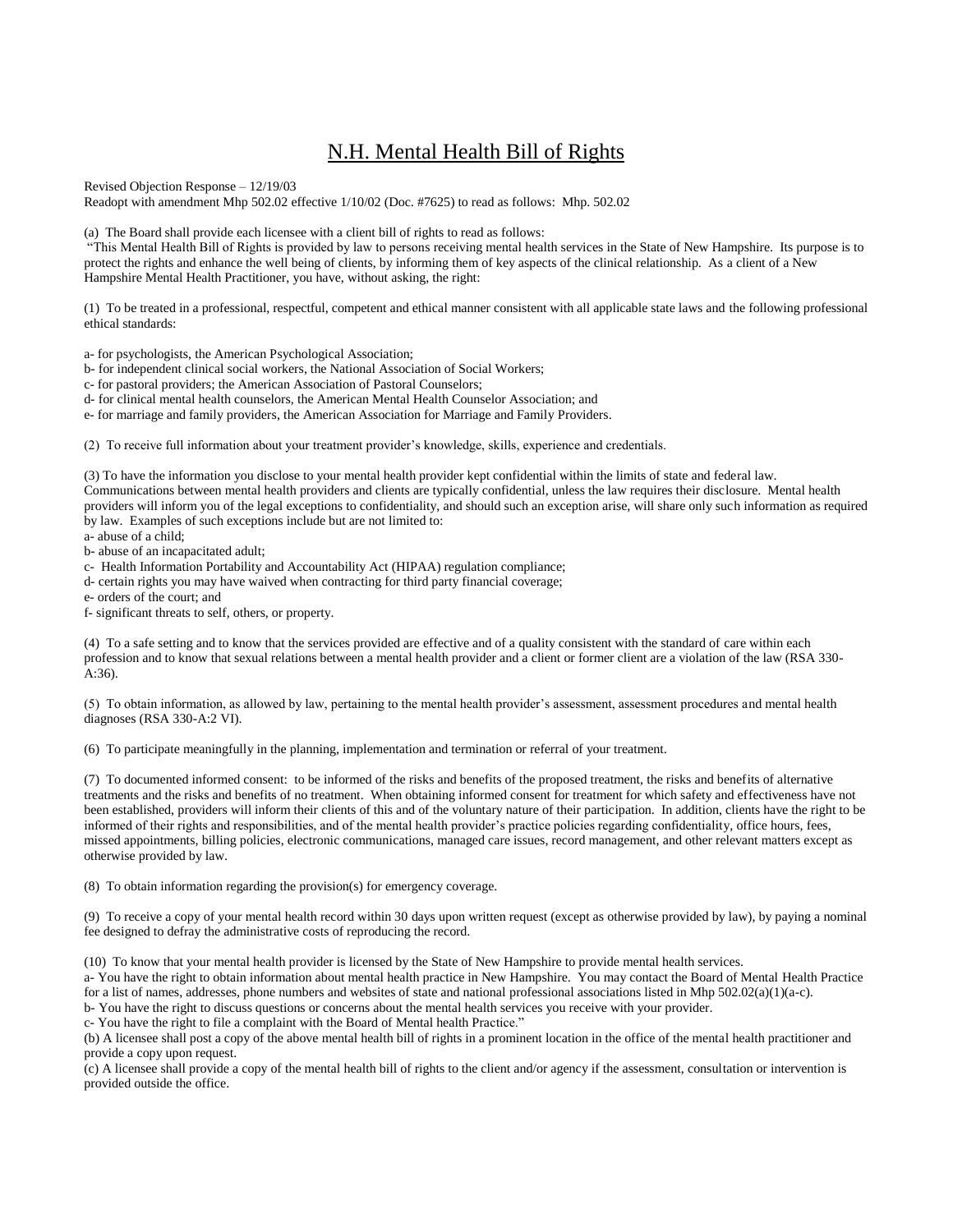# **Notice of the Policies and Practices of**

# **Willowdale Counseling Center, PLLC**

# **to Protect the Privacy of Your Health Information**

# THIS NOTICE DESCRIBES HOW PSYCHOLOGICAL AND MEDICAL INFORMATION ABOUT YOU MAY BE USED AND DISCLOSED AND HOW YOU CAN GET ACCESS TO THIS INFORMATION. PLEASE REVIEW IT CAREFULLY.

# **I. Uses and Disclosures for Treatment, Payment, and Health Care Operations**

Willowdale and any of its staff members (hereinafter Willowdale) may *use* or *disclose*  your *protected health information (PHI),* for *treatment, payment, and health care operations* purposes with your *consent.* To help clarify these terms, here are some definitions:

- "*PHI"* refers to information in your health record that could identify you.
- *"Treatment, Payment and Health Care Operations"*
	- o *Treatment* is when a Willowdale staff member provides, coordinates or manages your health care and other services related to your health care. An example of treatment would be when a staff member consults with another health care provider, such as your family physician or another therapist or Willowdale staff member.
	- o *Payment* is when reimbursement is obtained for your health care. Examples of payment are when your PHI is disclosed to your health insurer to obtain reimbursement for your health care or to determine eligibility or coverage.
	- o *Health Care Operations* are activities that relate to the performance and operation of the practice. Examples of health care operations are quality assessment and improvement activities, business-related matters such as audits and administrative services, and case management and care coordination.
- "*Use*" applies only to activities within the center such as sharing, employing, applying, utilizing, examining, and analyzing information that identifies you.
- "*Disclosure"* applies to activities outside of the center such as releasing, transferring, or providing access to information about you to other parties.

# **II. Uses and Disclosures Requiring Authorization**

Willowdale may use or disclose PHI for purposes outside of treatment, payment, and health care operations when your appropriate authorization is obtained. An "*authorization"* is written permission above and beyond the general consent that permits only specific disclosures. In those instances when Willowdale is asked for information for purposes outside of treatment, payment and health care operations, a staff member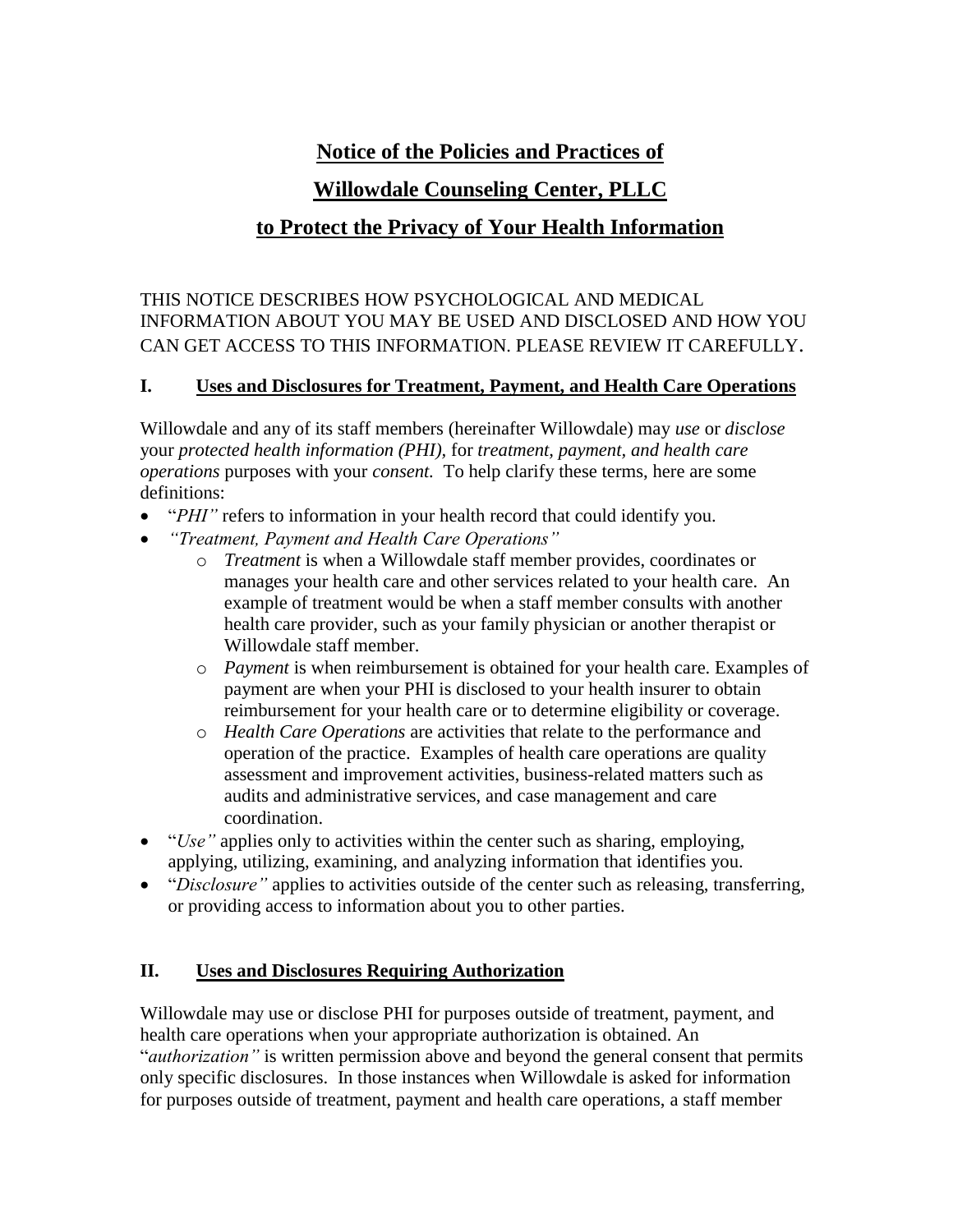will obtain an authorization from you before releasing this information. Willowdale will also need to obtain an authorization before releasing your *psychotherapy notes.*

*"Psychotherapy notes"* are notes made about our conversation during a private, group, joint, or family counseling session, which has been kept separate from the rest of your medical record. These notes are given a greater degree of protection than PHI.

You may revoke all such authorizations (of PHI or psychotherapy notes) at any time, provided each revocation is in writing. You may not revoke an authorization to the extent that (1) Willowdale has relied on that authorization; or (2) if the authorization was obtained as a condition of obtaining insurance coverage, and the law provides the insurer the right to contest the claim under the policy.

## **III. Uses and Disclosures with Neither Consent nor Authorization**

Willowdale may use or disclose PHI without your consent or authorization in the following circumstances:

- **Child Abuse:** If there is a reason to suspect that a child has been abused or neglected, any Willowdale clinician is required by law to report this to the Bureau of Child and Family Services.
- **Adult and Domestic Abuse:** If there is suspicion or there is a good faith reason to believe that any incapacitated adult has been subject to abuse, neglect, self neglect or exploitation, or is living in hazardous conditions, any Willowdale clinician is required by law to report that information to the Commissioner of the Department of Health and Human Services.
- **Health Oversight:** If the New Hampshire Board of Mental Health is conducting an investigation, then Willowdale is required to disclose your mental health records upon receipt of a subpoena from the Board.
- **Judicial or Administrative Proceedings:** If you are involved in a court proceeding and a request is made for information about the professional services that a Willowdale clinician has provided you and/or the records thereof, such information is privileged under state law, and Willowdale may not release information without your written authorization, or a court order. The privilege does not apply when you are being evaluated for a third party or where the evaluation is court-ordered. You will be informed in advance, if this is the case.
- **Serious Threat to Health or Safety:** If you have communicated to a Willowdale staff member a serious threat of physical violence against a clearly identified or reasonably identifiable victim or victims, or if you have made a serious threat of substantial damage to real property, any Willowdale clinician is required by law to take reasonable precautions to provide protection from such threats by warning the victim or victims of your threat and to notify the police department closest to your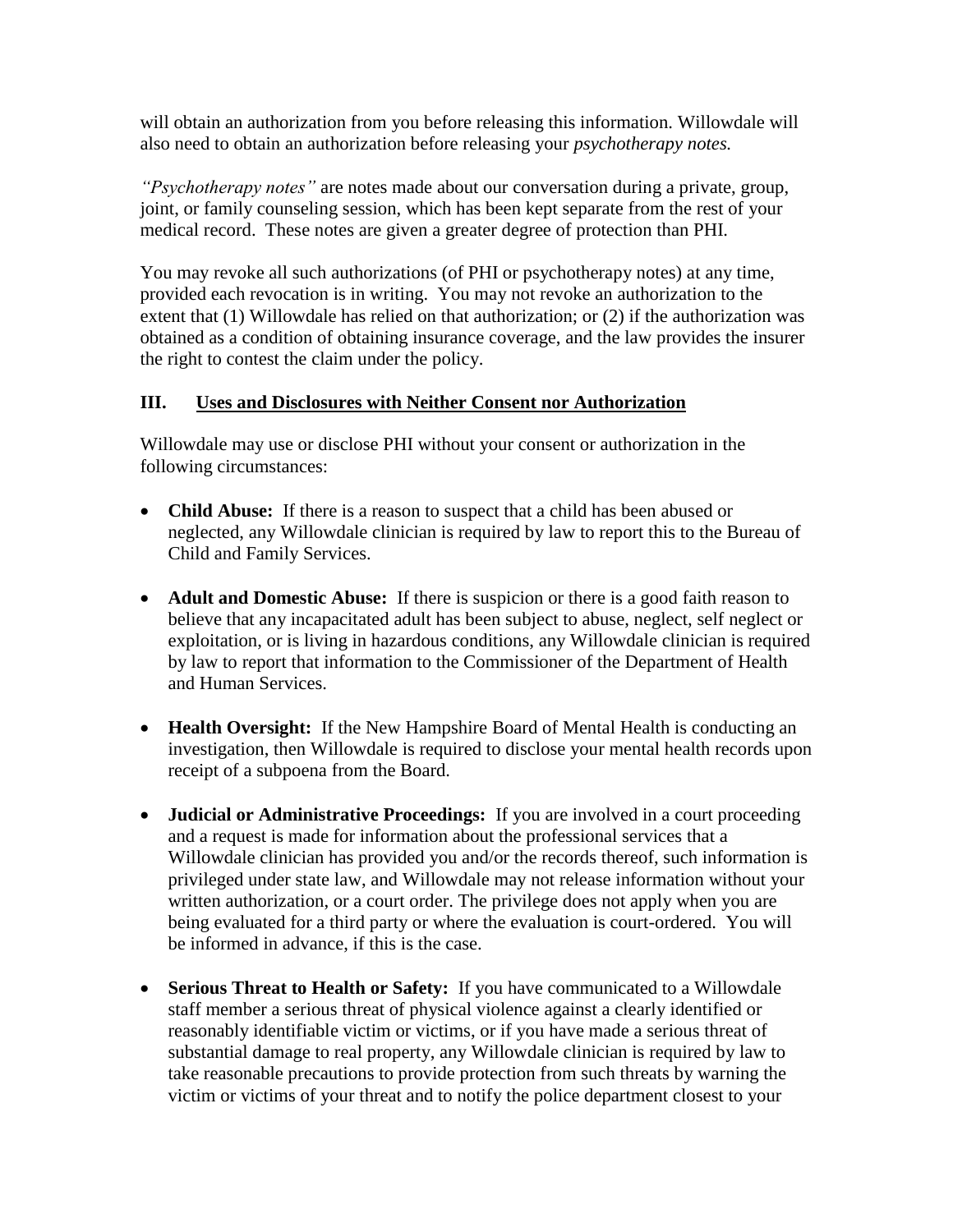residence or the potential victim's residence, or obtain your civil commitment to the state mental health system. In addition, if you have communicated a serious threat of violence against yourself and you have not agreed to a safety plan, then others may be informed. Initially, this would be family members but could include the local police or ambulance or rescue unit.

There may be additional disclosures of PHI that we are required or permitted by law to make without your consent or authorization, however the disclosures listed above are the most common.

# **IV. Patient's Rights and Willowdale Staff Member's Duties**

Patient's Rights:

- *Right to Request Restrictions* You have the right to request restrictions on certain uses and disclosures of protected health information about you. However, Willowdale is not required to agree to a restriction you request.
- *Right to Receive Confidential Communications by Alternate Means and at Alternate Locations –* You have the right to request and receive confidential communications of PHI by alternative means and at alternative locations. (For example, you may not want a family member to know that you are seeing a Willowdale clinician. Upon your request your bills may be sent to another address.)
- *Right to Inspect and Copy* You have the right to inspect or obtain a copy (or both) of PHI in the mental health and billing records used to make decisions about you for as long as the PHI is maintained in the record. Upon your request a Willowdale staff member will discuss with you the details of the request process.
- *Right to Amend –* You have the right to request an amendment of PHI for as long as the PHI is maintained in the record. Willowdale may deny your request. Upon your request a Willowdale staff member will discuss with you the details of the amendment process.
- *Right to an Accounting –* You generally have the right to receive an accounting of disclosures of PHI for which you have neither provided consent nor authorization on (as described in Section III of this Notice). Upon your request a Willowdale staff member will discuss with you the details of the accounting process.
- *Right to a Paper Copy* You have the right to obtain a paper copy of the notice from Willowdale upon request even if you have agreed to receive the notice electronically.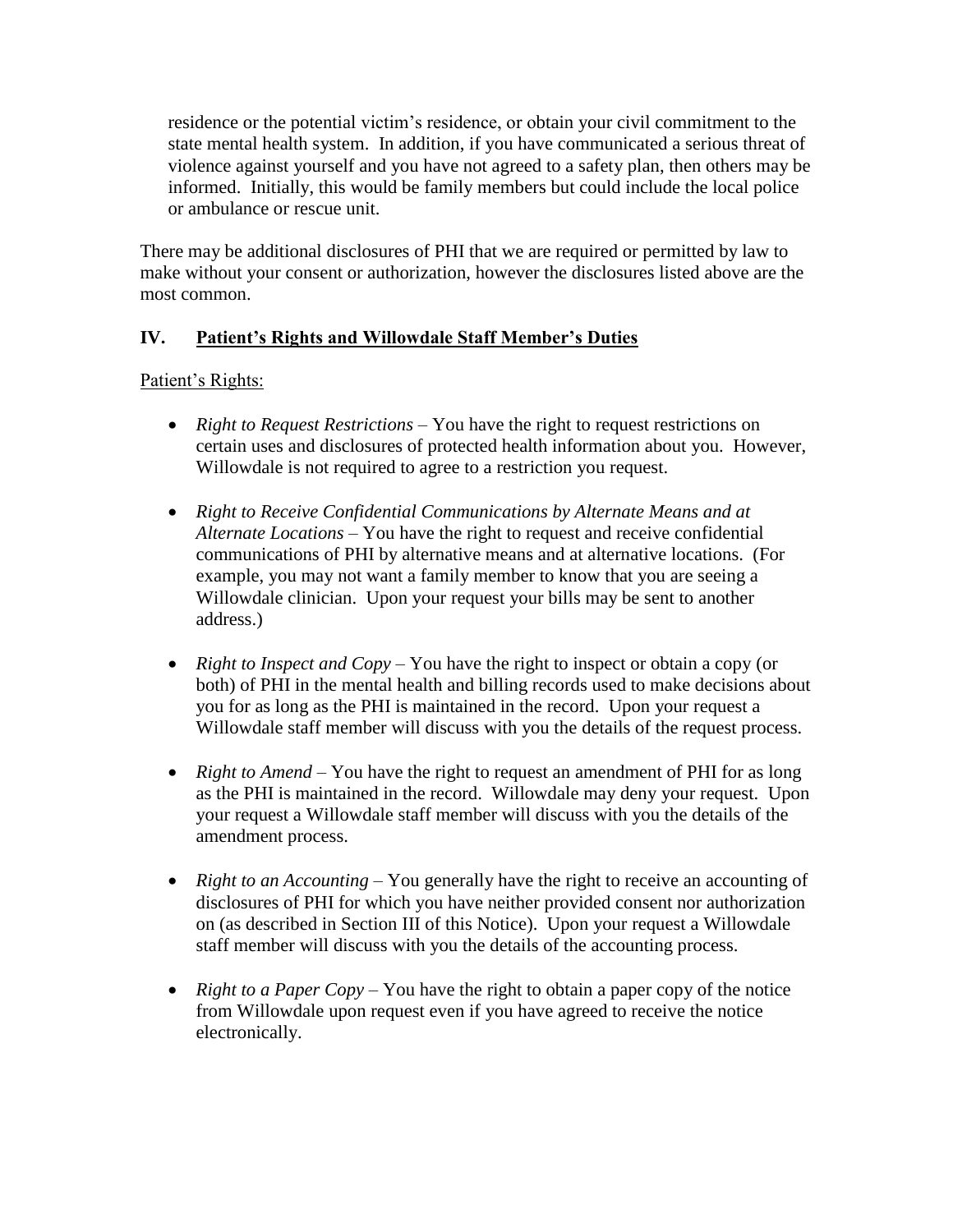## Willowdale Staff Member's Duties:

- Willowdale is required by law to maintain the privacy of PHI and to provide you with a notice of the Center's legal duties and privacy practices with respect to PHI.
- Willowdale reserves the right to change the privacy policies and practices described in this notice. Unless you have been notified of such changes, Willowdale is required to abide by the terms currently in effect.
- If the Willowdale policies and procedures are revised you will be notified either in person in session by receiving a revised version with an explanation from your clinician or you will be mailed a copy.

# **V. Questions and Complaints**

If you have questions about this notice, disagree with a decision a staff member has made about access to your records, or have other concerns about your privacy rights, you may contact Timothy Bray, Ph.D. who is the Privacy Officer for Willowdale Counseling Center, PLLC.

If you believe that your privacy rights have been violated and wish to file a complaint with Willowdale, you may send your written complaint to Timothy Bray, Ph.D., Privacy Officer, at Willowdale Counseling Center, PLLC, 322 Amherst Street, Nashua, N.H. 03063.

You may also send a written complaint to the Secretary of the U.S. Department of Health and Human Services. The person listed above can provide you with the appropriate address upon request.

You have specific rights under the Privacy Rule. No Willowdale staff member will retaliate against you for exercising your right to file a complaint.

# **VI. Effective Date, Restrictions and Changes to Privacy Policy**

This notice will go into effect on  $01/01/2010$ 

Willowdale reserves the right to change the terms of this notice and to make the new notice provisions effective for all PHI that Willowdale maintains. Willowdale will provide you with a revised notice by either providing you with the new notice in session or by U.S. Mail.